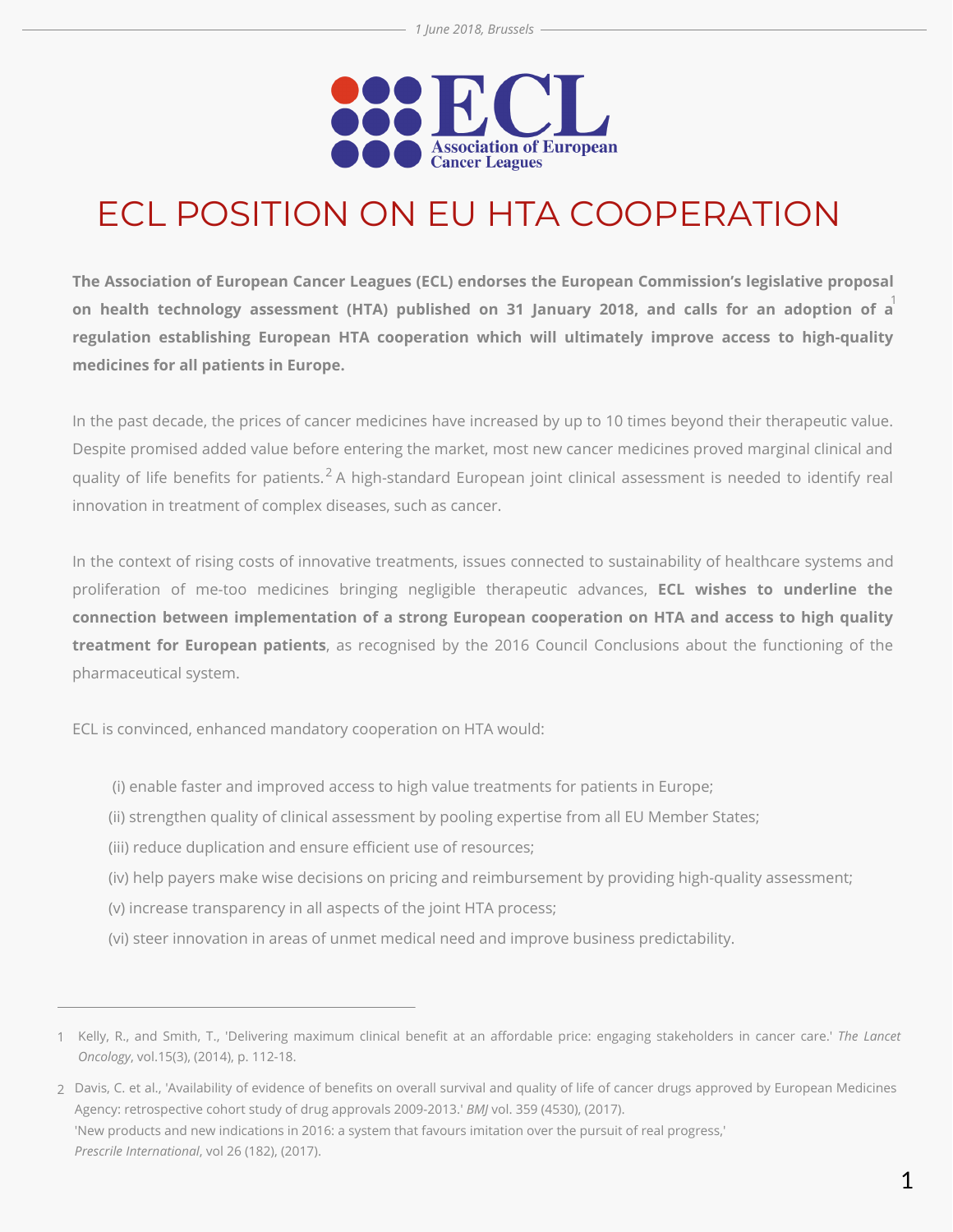#### **BBECL**

#### ECL POSITION ON EU HTA COOPERATION

#### ECL recommends 4 ways toward a successful European HTA cooperation:

### I. Use highest possible standards

Given that the uptake of the joint clinical assessment will be mandatory, there is a clear need for high standard assessment with high quality endpoints. Hence, EU Member States would not feel the need to re-assess decisions met by the Coordination Group.

- 1. Methodology and relevant endpoints should be defined by the Coordination Group after a consultation with stakeholders;
- 2. Reference to high-quality standards shall be elaborated on in the regulation text to increase confidentiality in the system and prevent Member States' concern about signing a blank check;
- 3. The role of the Coordination Group and the Commission (scientific vs. administrative) shall be clearly defined in the regulation text to ensure national experts play the key role in the assessment;
- 4. Multiple representatives shall be allowed to act as assessors and co-assessors to increase the Coordination Group's expertise and workload management, they shall only have 1 vote per Member State;
- 5. The Coordination Group shall act by consensus or where necessary by 2/3 majority to prevent potential disputes over debatable decisions;
- 6. Technology developers shall submit full data file (including negative results) and declare in writing they have submitted all data available. If not done so, there shall be a sanction mechanism in place;
- 7. Assessors and co-assessors shall use data submitted by technology developers as well as other available studies/evidence to conduct their assessment;
- 8. Where relevant, comparative trials (comparing medicine to existing and possibly best available therapies rather than placebo) shall be encouraged during scientific consultation.

### II. Measure PROs and RWEs

In order to assess the value of new treatments, it is necessary to look beyond surrogate endpoints measured during clinical trials. As many cancer treatments offer only limited extension of survival, it is crucial to look at quality of life indicators. In addition, it can be expected that medicines will performed less in the real world settings, as patients selected for clinical trials tend to be older, less healthy and more diverse. Therefore, we need to demand proper collection of patient reported outcomes (PROs) during clinical studies and real world evidence (RWE) following medicines' market access.

- 1. During joint scientific consultation, the Coordination Group shall demand collection of PROs as early as possible in clinical trials, not only in Phase III;
- 2. Technology developers shall discloses all available data to the HTA authority, including unpublished negative data from failed trials, to enable full high-quality assessment;
- 3. Technology developers and providers shall collect RWE after treatments' market access;
- 4. Re-assessment shall be performed once new substantial data is available with no unnecessary delay, no later than 5 years after the initial joint assessment, to prevent investment where a technology becomes obsolete.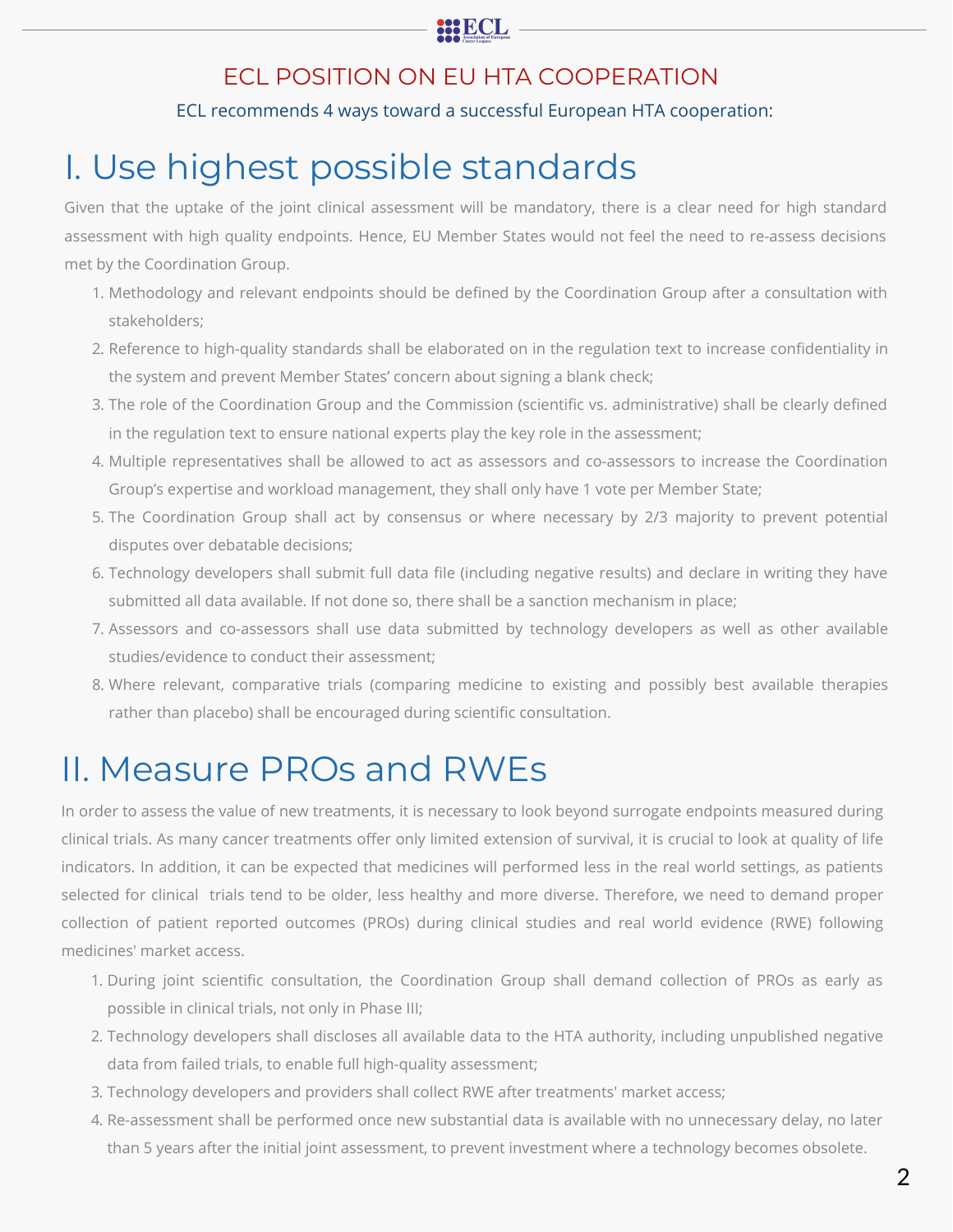

### ECL POSITION ON EU HTA COOPERATION

ECL recommends 4 ways toward a successful European HTA cooperation:

## III. Involve patients in the whole HTA cycle

Involving patients in all activities of the EU HTA, including horizon scanning, development of guidelines, joint scientific consultation and joint clinical assessment is key to accurately capture patients' needs while assessing the added value of all treatments.

- 1. Stakeholders and non-profit interested parties (namely patients, patient advocates, healthcare professionals, consumer organisations, public health NGOs and academia) shall be involved in all aspects of the European HTA cooperation (from horizon scanning, scientific consultation, joint clinical assessment to voluntary cooperation);
- 2. Stakeholders shall be independent (non-profit-making entities, which shall not receive funding from technology developers higher than 50% of their annual income).

### IV. Ensure transparency and independence

While the role of the Stakeholder Network in the joint clinical assessment is still to be outlined, it is crucial to act in a transparent manner with minimal confidentiality connected to stakeholder meetings. Strong conflict of interest rules should apply for all members of the Coordination Group and its subgroups (i.e. national experts). Given the narrative of the HTA process and its aim to objectively assess the value of new treatments, it is necessary to keep all HTA personnel independent from the industry's influence.

EU HTA body should be entirely independent from the influence of technology developers and financed by public sources rather than industry fees. In case EU HTA would gradually become an EU agency where such fees would be needed, such fees should not represent the majority source of funding.

Last but not least, there should be a clear separation between the HTA and the European Medicines Agency (EMA) mandates.

#### **TRANSPARENCY**

- 1. Highest possible level of openness shall be applied: results of scientific consultation, clinical data, methodology, positive and negative assessment results, results of voting in the Coordination Group including minority opinions, stakeholder consultations excluding confidentially sensitive information, etc. shall be made available to public;
- 2. Published REA summary report should include at least: clinical data compared, the end-points used, the comparators, the methodology, the clinical evidence used, conclusions regarding efficacy, safety and quality indicators, limits of the assessment and diverging views, summary of consultations carried out in the process, and positive or negative opinion with key reasoning including minority opinions.